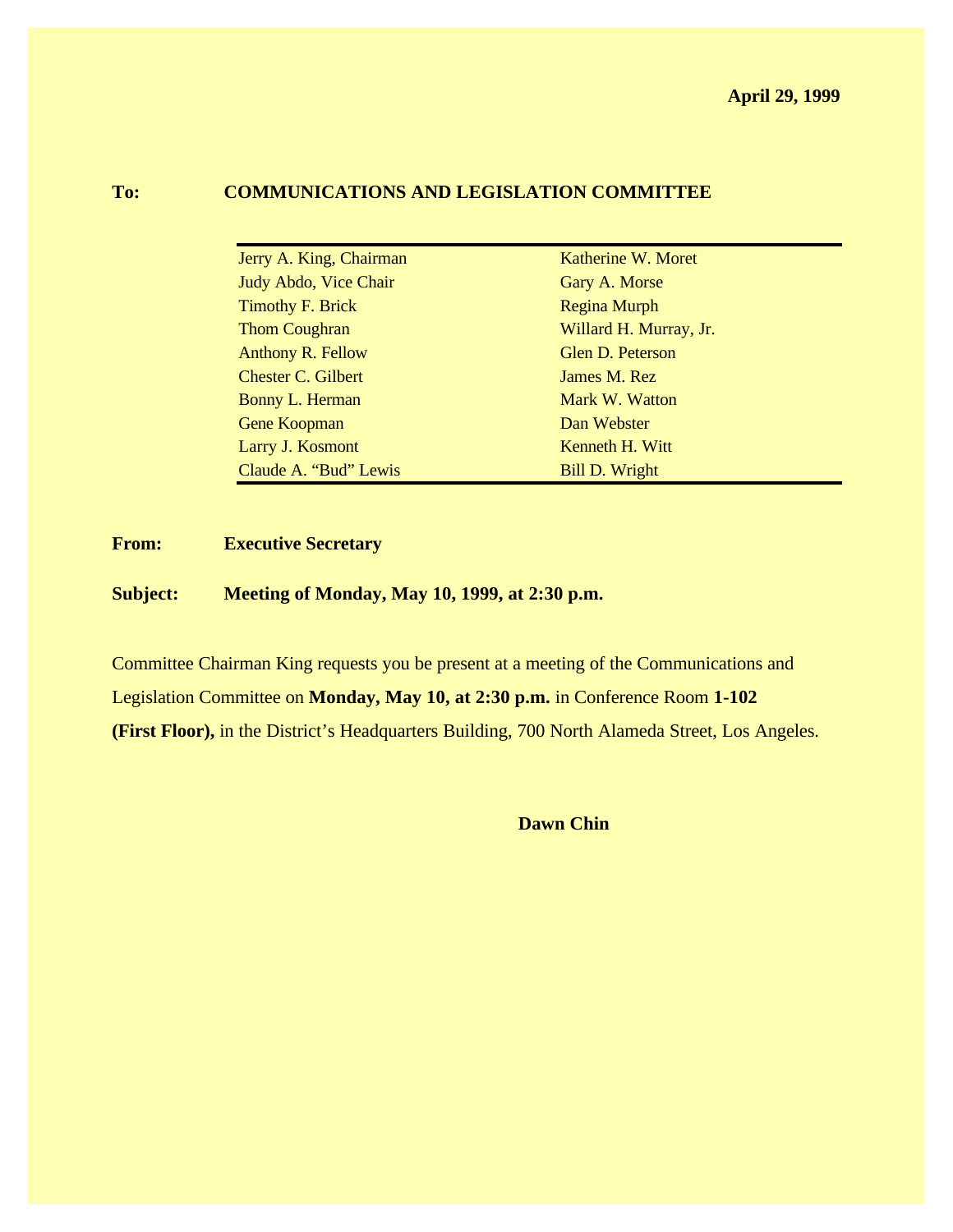# **AGENDA**

# **ADJOURNED COMMUNICATIONS AND LEGISLATION COMMITTEE MEETING WITH BOARD OF DIRECTORS\***

# **May 10, 1999**

#### **2:30 PM**

MWD Headquarters Building • Room 1-102, 1st Floor • 700 N. Alameda Street • Los Angeles, CA 90012

**\*The Metropolitan Water District's Communications and Legislation Committee meeting is noticed as a joint committee meeting with the Board of Directors for the purpose of compliance with the Brown Act. Members of the Board who are not assigned to the Communications and Legislation Committee may attend and participate as members of the Board, whether or not a quorum of the Board is present. In order to preserve the function of the committee as advisory to the Board, members of the Board who are not assigned to the Communications and Legislation Committee will not vote on matters before the Communications and Legislation Committee.**

- **1. ADDITIONS TO THE AGENDA** (As required by Gov. Code, § 54954.2 (b).)
- **2. OPPORTUNITY FOR MEMBERS OF THE PUBLIC TO ADDRESS THE COMMITTEE ON MATTERS WITHIN THE COMMITTEE'S JURISDICTION** (As required by Govt. Code, § 54954.3 (a).)
- **3. APPROVAL OF THE MINUTES OF THE MEETING OF THE COMMUNICATIONS AND LEGISLATION COMMITTEE HELD ON APRIL 12, 1999.**

#### **4. CONSENT CALENDAR ITEMS - ACTION**

- 8-3 Express support for AB 516 (Wayne) and support and seek further amendments to SB 530 (Costa), AB 564 (Machado), and AB 1239 (Leonard): General Obligation Bond Measures to Finance Water Management Programs. (C&L—Action) **[To be mailed separately]**
- 8-4 Express support for AB 703 (Lempert) Limiting exotic species introductions in ship ballast water discharge. (C&L—Action)